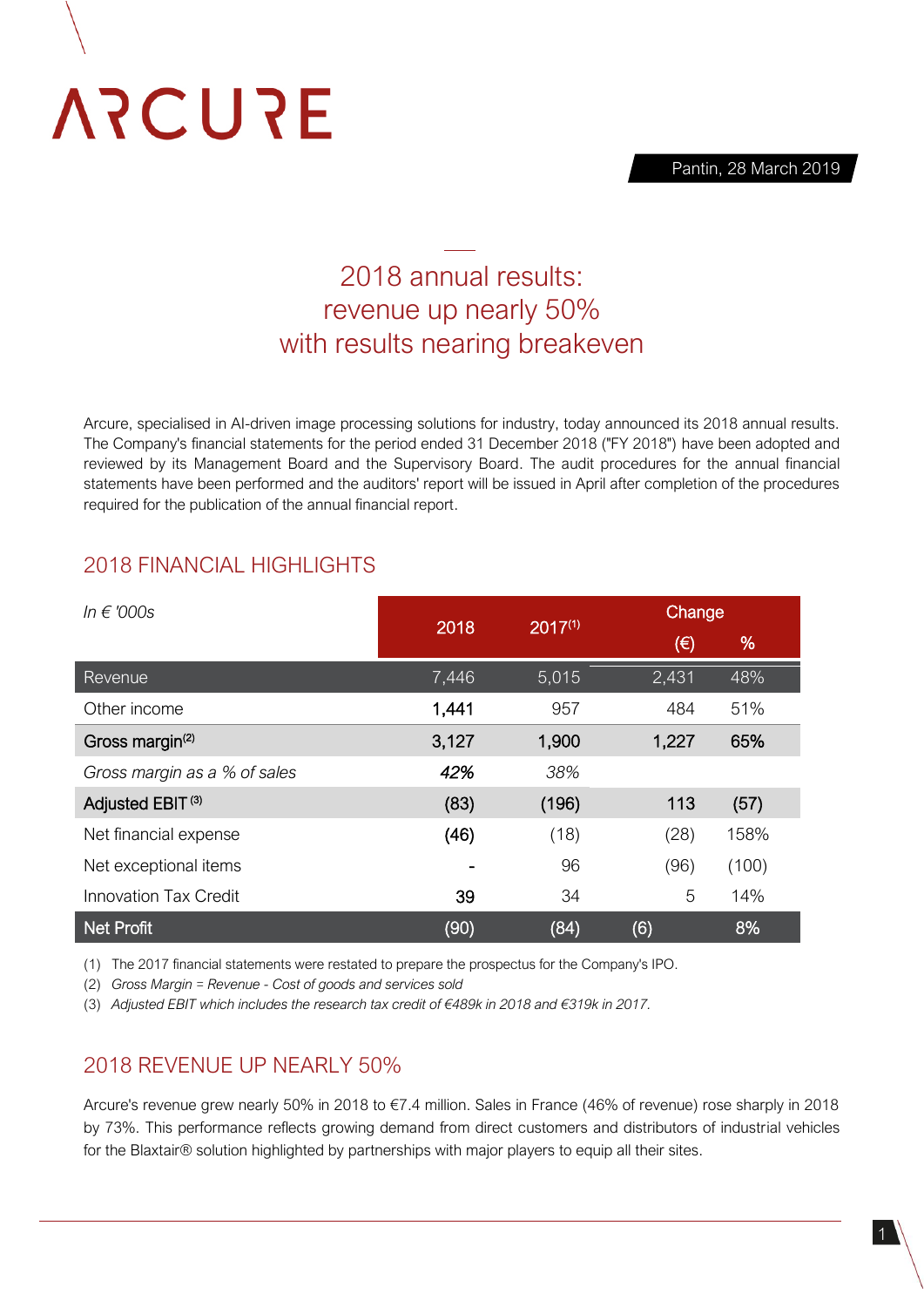# **ARCURE**

International sales (54% of revenue) also displayed good momentum with a strong acceleration in the US market and a successful commercial deployment in Europe. Asia and, in particular, Japan, Arcure's historic market with strong growth in H1 2018 in response to inventory stocking by a distributor in the region, registered more moderate gains for the full year.

#### GROWTH IN THE GROSS MARGIN WITH ADJUSTED EBIT NEAR BREAKEVEN

Arcure's gross margin in the period rose to €3.1 million, up 65% from one year earlier. As a percentage of sales, it gained 4 percentage points, highlighting Arcure's capacity to achieve continuing production and purchasing cost efficiencies.

Increases in staff costs and other external expenses were driven by investments in business development and R&D to scale up the company to prepare for strong growth in line with the business plan presented at the time of the IPO. Adjusted EBIT, integrating the research tax credit, registered a notable improvement in relation to 2017 with a marginal loss for the year of €83k.

Net income was close to breakeven with a loss of €90k.

### €10.9 MILLION TO FINANCE GROWTH

At 31 December 2018, before the IPO, the Company's equity stood at €2,198k and net financial debt at €2,238k.

In February 2019, pursuant to its IPO on Euronext Growth®, Arcure significantly strengthened its equity, with a capital increase in the amount of €7.9 million, raising total funds of €10.9 million (including the convertible bonds issued in January 2019). For information, these funds will be devoted to accelerating the international commercial deployment of Arcure's offering and continuing R&D to enhance the range of products and services to maintain its technological advance.

### 2019 OUTLOOK

In 2019, the company wants to continue the ramp up already in progress with key account end-users (operators of industrial sites) with the Blaxtair® solution as exemplified by the partnership recently announced to equip all forklifts of Faurecia's Clean Mobility and Seating operations (see press release of 14 March 2019) covering 81 of its sites. Increasing contributions from these contracts will add to sales growth in 2019.

Similarly, the company is expecting growth in sales from two agreements with machinery manufacturers, and notably the agreement with Jungheinrich. Arcure, is currently in advance stages of discussions with several leading global manufacturers and looking to finalise a new agreement of this type for OEM integration of the Blaxtair solution and several proof-of-concept projects for the Oméga sensor.